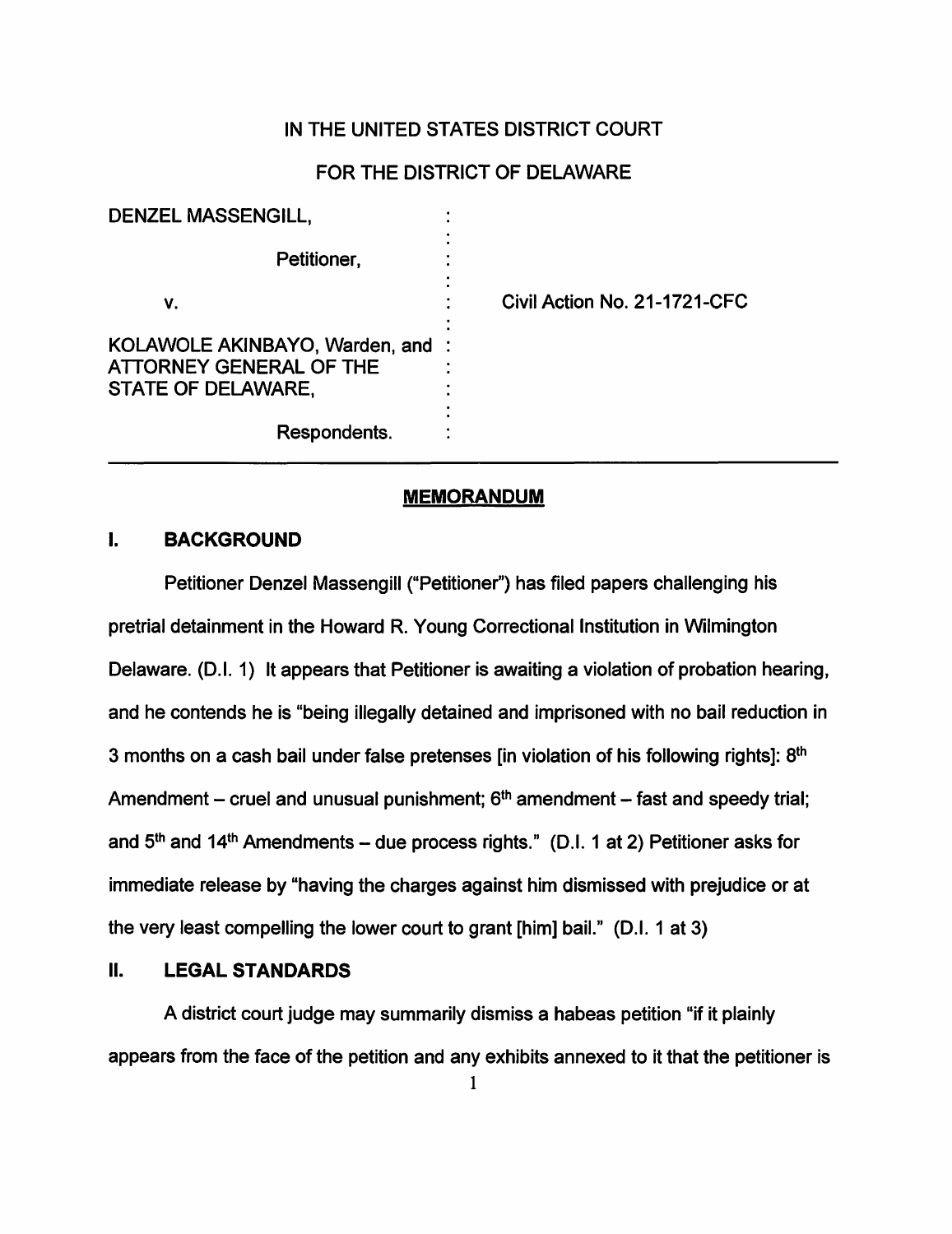not entitled to relief." Rule 4, 28 U.S.C. foll. § 2254. As a general rule, a federal district court can only entertain a habeas petition in behalf of a person in custody pursuant to the judgment of a State court, and a petitioner is not entitled to federal habeas relief unless he has exhausted state remedies for his habeas claims. 28 U.S.C. § 2254(a) and (b)(1)(A); see also Rules 1- 2, 28 U.S.C. foll.§ 2254. Although a state prisoner can challenge his pre-trial custody on speedy trial grounds pursuant to 28 U.S.C. § 2241, a federal court cannot provide habeas review for pre-trial claims if the petitioner is trying to abort his state criminal proceeding, because such adjudication would constitute premature litigation of constitutional defenses in federal court. See 28 U.S.C. § 2254(b); Moore v. De Young, 515 F.2d 437, 441-42 (3d Cir. 1975); Braden v. 30th Judicial Circuit Court of Kentucky, 410 U.S. 484,493 (1973) (noting that habeas corpus review is not available to adjudicate the merits of an affirmative defense to a state criminal charge prior to a state court conviction, but that, in special circumstances, habeas corpus is the appropriate vehicle by which to demand enforcement of a state's constitutional obligation to provide a speedy trial).

#### Ill. **DISCUSSION**

After reviewing the instant Petition, the Court concludes that summary dismissal is appropriate. First, the face of the Petition demonstrates that Petitioner is not custody pursuant to a state court judgment, because he has not yet had his violation of probation hearing concerning the charges for which he is now detained. Second, Petitioner's request that the Court dismiss all charges against him with prejudice demonstrates that he is seeking the dismissal of all charges against him. And finally, it

2